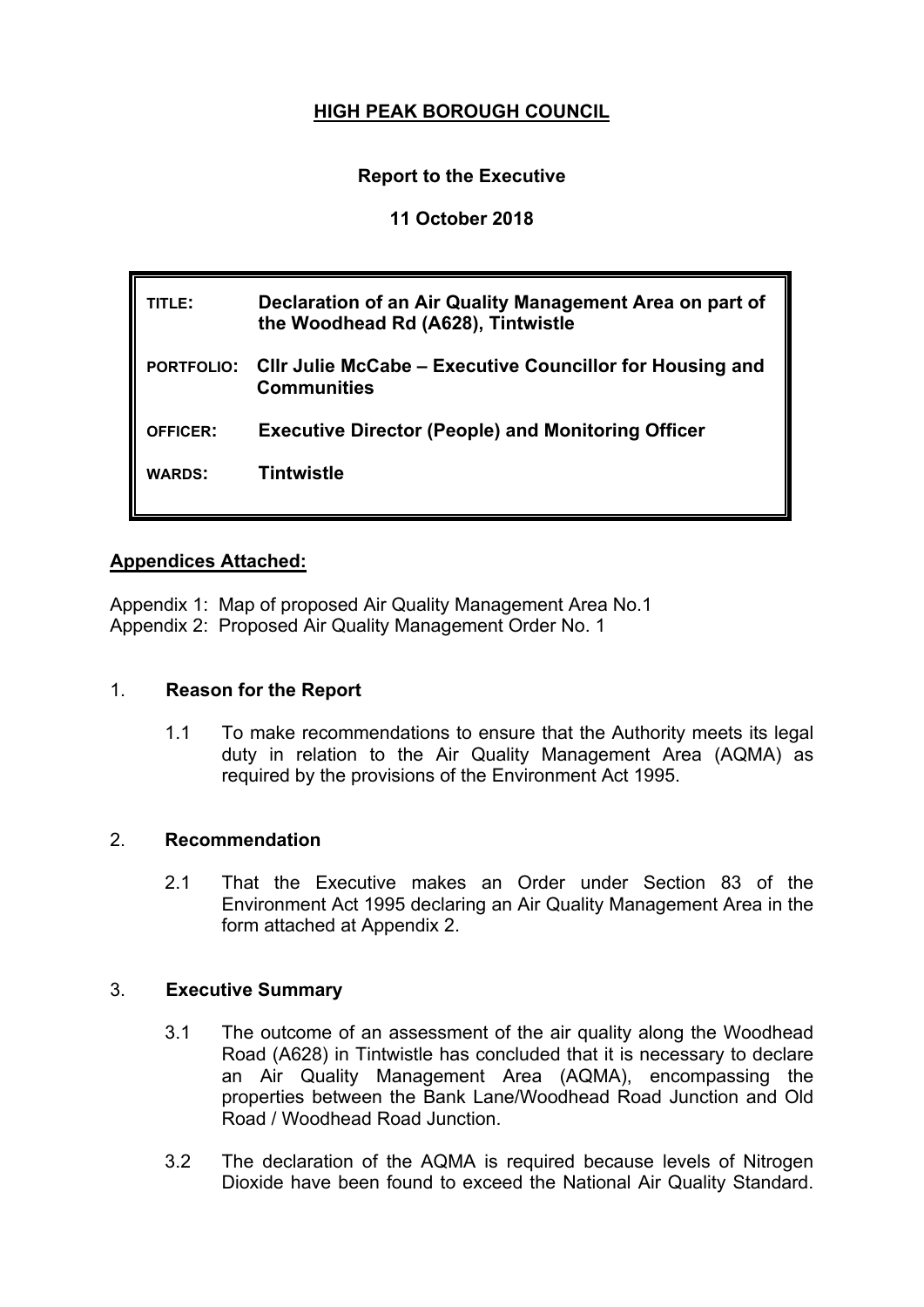Under these circumstances the Council is obliged by the provisions of the Environment Act 1995 to declare an Air Quality Management Area. A map showing the extent of the AQMA is provided in **Appendix 1.**

### 4. **How this report links to Corporate Priorities**

- 4.1 This report supports the following Council's Corporate Aims:
	- Aim 1: To help create a safer and healthier environment for our residents to live and work.
	- Aim 4: To protect and improve the environment.

#### 5. **Options and Analysis**

5.1 The Executive is asked to consider the report, and determine whether the evidence provided is sufficient to recommend that an Order under Section 83 of the Environment Act 1995 declaring an Air Quality Management Area be made.

### 6. **Implications**

6.1 Community Safety - (Crime and Disorder Act 1998)

There are no Community Safety issues arising from this report.

6.2 Workforce

There are no workforce implications arising from this report.

6.3 Equality and Diversity/Equality Impact Assessment

This report has been prepared in accordance with the Council's Diversity and Equality Policies.

There are no equality and diversity implications arising from this report.

6.4 Financial Considerations

There are no initial financial implications arising from this report. All assessments will be carried out as part of the Council's routine work. However, the Council may need to seek support from external bodies should any further modelling be required for the preparation of the action plan. Typically the cost of this would be in the region of £5,000.

6.5 Legal

The Council has a statutory duty to manage Air Quality in its area and where nationally set criteria are exceeded to declare an Air Quality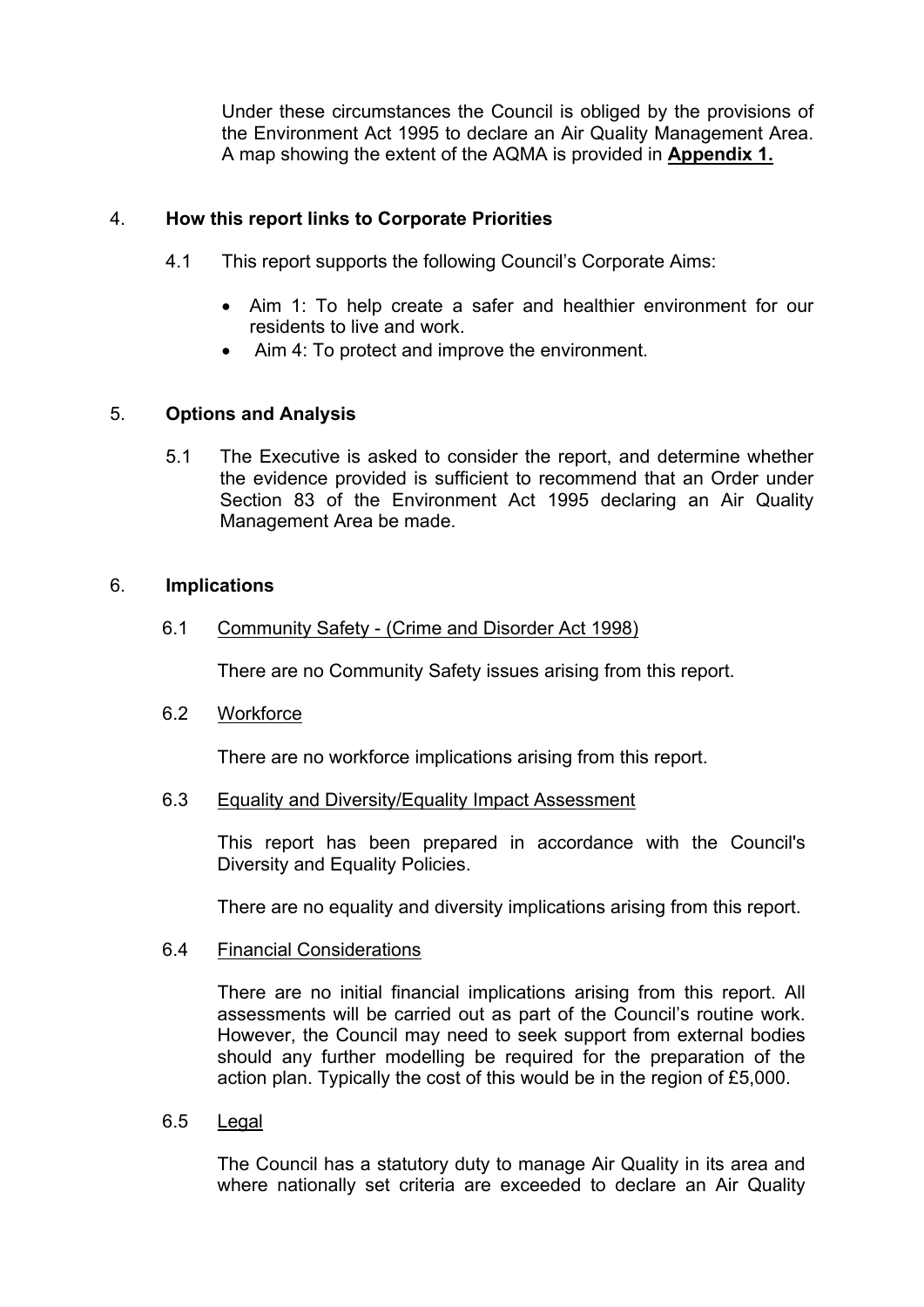Management Area. Having declared an AQMA, the Council is obliged to prepare, following due consultation with interested parties, an Air Quality Action Plan. The Plan must subsequently be implemented. Failure to do so may result in legal action being taken against the Council.

#### 6.6 Sustainability

There are no sustainability implications arising from this report.

#### 6.7 Internal and External Consultation

Public consultation cannot change the decision of whether or not to declare (this is mandatory). However, a public notification/informative exercise has been completed to inform those affected, including:

- Letters and information to all residents affected;
- A public drop in session at Tintwistle village (4/10/18);
- Notification in the local paper (Glossop Chronical); and
- Web Promotion.

#### 6.8 Risk Assessment

It is a statutory requirement that the Council assesses air quality and takes action where appropriate. In this case there is an obligation to declare an AQMA. The necessary process is underway and there are no risks to the Council at this stage of the process.

The European Commission has formally launched infraction proceedings against the UK for breach of nitrogen dioxide limit values under the EU Air Quality Directive. Part 2 of the Localism Act allows the Government to require responsible authorities to pay all or part of an infraction fine. By undertaking its statutory duties and carrying out all reasonable measures to address breaches of the nitrogen dioxide limits, it is anticipated that such fines will not be derogated to this Council.

### 7. **Background and Detail**

- 7.1 Air pollution is associated with a number of adverse health impacts. In common with the rest of the UK, the main sources of air pollution across the High Peak are emissions from road traffic, in particularly Nitrogen Dioxide and Particulate matter.
- 7.2 Typically, the highest road-side concentrations of these pollutants are found on roads with high traffic volumes and/or where traffic regularly queues. However, roadside pollution also tends to reduce as you move away from the traffic therefore, when measuring pollution, the government requires Councils to focus on areas considered to be "relevant exposure". In other words, it should be representative of the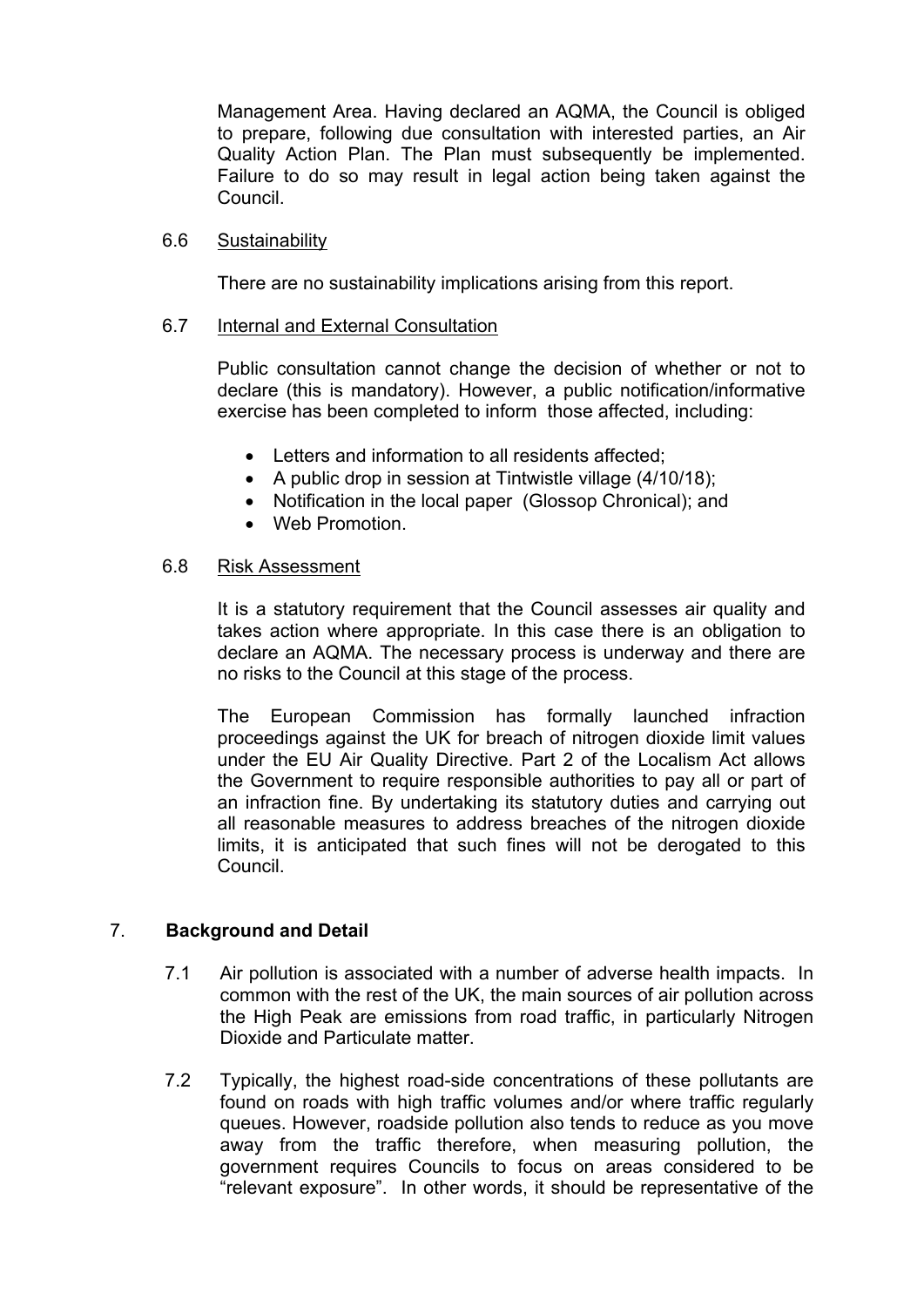air people actually breathe. This is usually means the concentrations at a person's home (at the façade of the property) but it can also mean another location that people spend a lot of time, such as a town centre or school.

7.3 Legal Framework

Section 82 of the Environment Act 1995 requires a Local Authority to review and assess local air quality against national health based standards for seven key pollutants set out in the Air Quality Regulations 2000 (as amended). The regulatory framework previously set up a phased approach to this work starting with an Update and Screening Assessment and moving to a detailed assessment where further work is are required. In 2016, the regulatory system changed, and the phased approach has been replaced by an Annual Status Report ('ASR').

- 7.4 The government publishes Air Quality objectives for the individual pollutants, and we determine if we have got a pollution issue by comparing our monitoring data with these objectives. Under Section 83(1) of the Environment Act 1995, where air quality objectives are not being met (or are predicted to not be met), the local authority must proceed and designate this area as an Air Quality Management Area (AQMA).
- 7.5 Local Authorities are charged with a number of duties relative to the declaration of an AQMA:

### 7.5.1 **Action Planning**

Once an AQMA has been declared, the local authority has a year to publish an Action Plan setting out how the Authority intends to use the measures and powers available to work towards improving the air quality within the AQMA. In instances relating to traffic generated pollution, the powers are primarily available to other organisations, such as the relevant highways authority rather than the Borough Council. Changes in the statutory policy guidance place a greater emphasis on highway authorities to take a leading role in developing actions plans, when the cause of air quality exceedances is predominantly from roads under their responsibility. As such, the action plan will be developed in conjunction with those bodies.

### 7.5.2 **Review Action Plan Progress.**

Progress on implementing the action plan will be reviewed annually.

## 7.6 **Proposed Air Quality Management Area (AQMA) on the Woodhead Rd (A628), Tintwistle**

The Woodhead Road (A628) is a major road in the north of England connecting Greater Manchester and South Yorkshire and passes through High Peak. High Peak Borough Council currently monitors air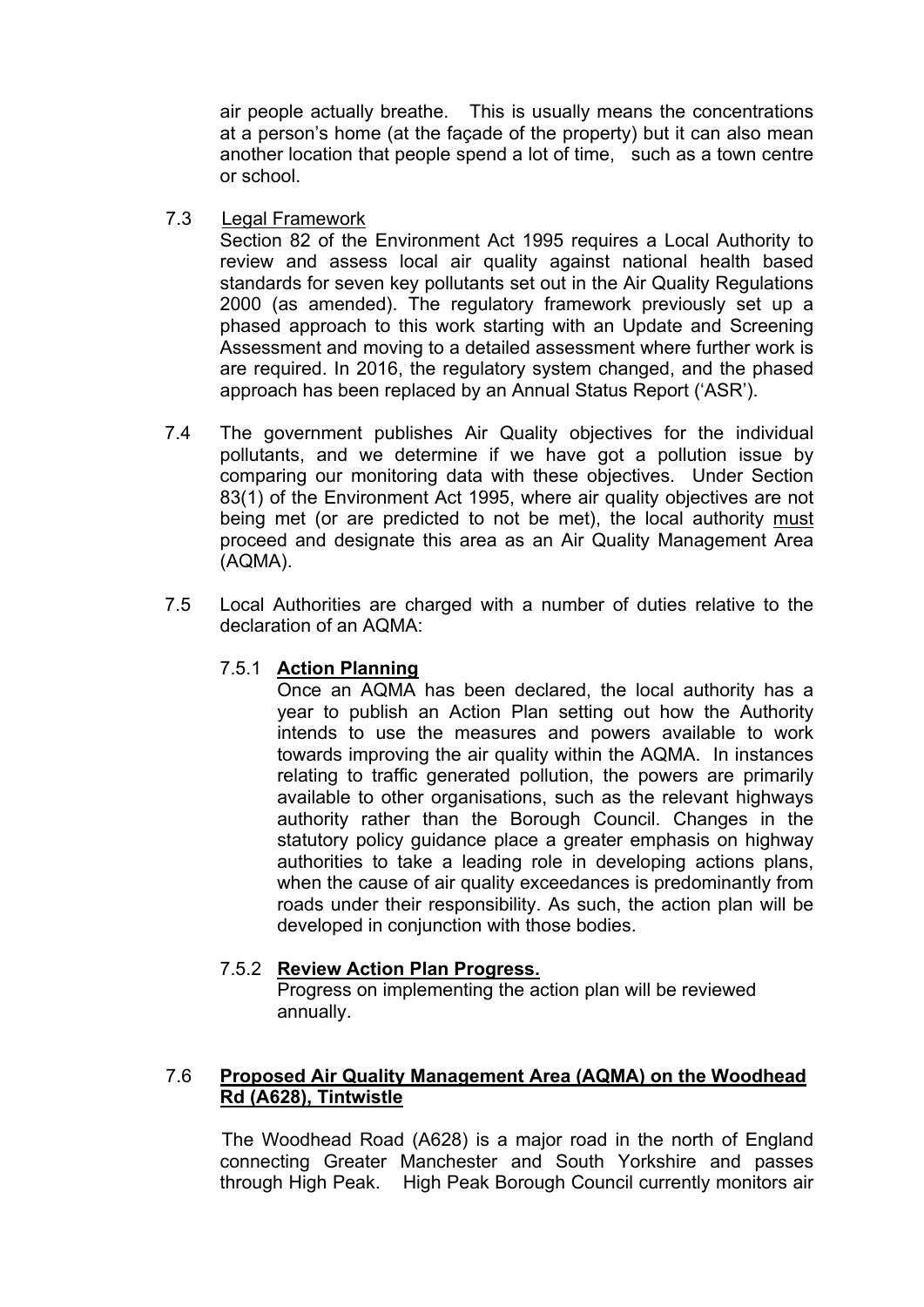quality at various locations across the Borough, including several locations along the along the Woodhead road (A628).

The monitoring locations are shown in Figure 1 below:



**Figure 1: Nitrogen Dioxide Monitoring Locations on the Woodhead Road**

- 7.7 Recent monitoring and modelling presented in the 2017 Annual Air Quality Status Report concluded that the annual mean levels of Nitrogen Dioxide exceed the air quality (AQ) objective of 40*µ*g/m<sup>3</sup>d at a small number of relevant receptors (the façades of properties), along a section of the Woodhead Road (A628). This report also indicated that levels are approaching the objective (high 30's  $\mu$ g/m<sup>3</sup>) at other locations along the Woodhead Road (within the High Peak), notably at the junction with Bank Lane (point HP8 in Figure 1 above).
- 7.8 Monitoring undertaken since the assessment of the ASR in 2018 (currently in preparation) has provided further evidence of the need for an AQMA in this location and noted an exceedance of the AQ objective at HP8.

The results for Nitrogen Dioxide in these monitoring locations, for the last three years are shown below in Table 1. It should be noted that HP2 is a roadside reading that does not represent relevant exposure as it is some distance from properties.

| <b>HP</b> | Measured NO <sub>2</sub> conc | Measured $NO2$ conc | Measured $NO2$ conc |
|-----------|-------------------------------|---------------------|---------------------|
| Ref:      | $(\mu g/m^3)$                 | $(\mu q/m^3)$       | $(\mu g/m^3)$       |
|           | 2015                          | 2016                |                     |

# **Table 1: Nitrogen Dioxide (NO2) Monitoring Results for Woodhead Road (A628)**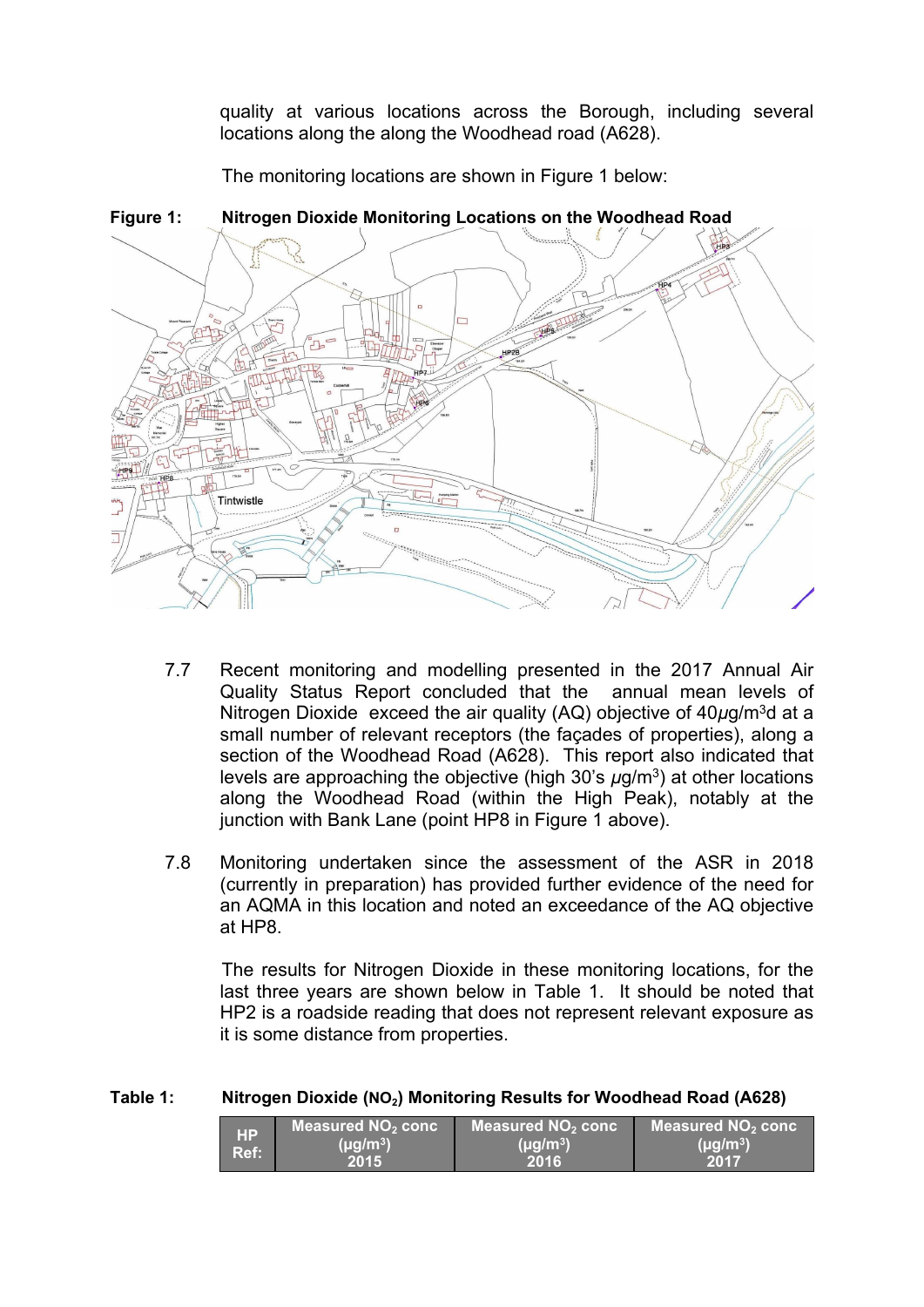| HP <sub>2</sub> | 65.0 | 60.2 | 60.2 |
|-----------------|------|------|------|
| HP3             | 34.5 | 32.3 | 29.7 |
| HP <sub>5</sub> | 51.8 | 49.9 | 51.5 |
| HP <sub>6</sub> | 35.4 | 32.1 | 33.4 |
| HP <sub>8</sub> | 38.6 | 36.2 | 46.9 |
| HP <sub>9</sub> | 23.7 | 23.0 | 25.9 |

7.9 Under Section 83(1) of the Environment Act 1995, where air quality objectives are not being met (or are predicted to not be met), the local authority must proceed and designate this area as an Air Quality Management Area (AQMA).

It is, therefore, recommended that an AQMA area is declared on the A628 (Woodhead Road) encompassing the properties between Bank Lane / Woodhead Road Junction and Old Road / Woodhead Road Junction.

- 7.10 Once the AQMA has been declared, the Council has a year to publish an Action Plan, setting out how we will use the measures and powers available to work towards improving the air quality within the AQMA. The Action Plan will take a practical approach and focus on what really matters – identifying the nature of the problem, and detailing measures that are or will be introduced to improve air quality local level.
- 7.11 The Council will not be preparing or implementing the action plan in isolation and will engage with relevant local (e.g. the public, Derbyshire County Council) and national stakeholders (e.g. Highways England, Public Health England and Central Government ), to help deliver the required outcomes.

In instances relating to traffic generated pollution, the powers are primarily available to other organisations, such as the relevant highways authority or agency, rather than the Borough Council. Recent changes in the statutory policy guidance place a greater emphasis on highway authorities to take a leading role in developing actions plans, when, as in this instance, the cause of air quality exceedances is predominantly from roads under their responsibility. As the source of pollution along the Woodhead Road is traffic generated pollution, the Council will look to Highways England, who are responsible for the management of this road, for help in preparing and delivering the action plan.

### **Mark Trillo**

### **Executive Director (People) and Monitoring Officer**